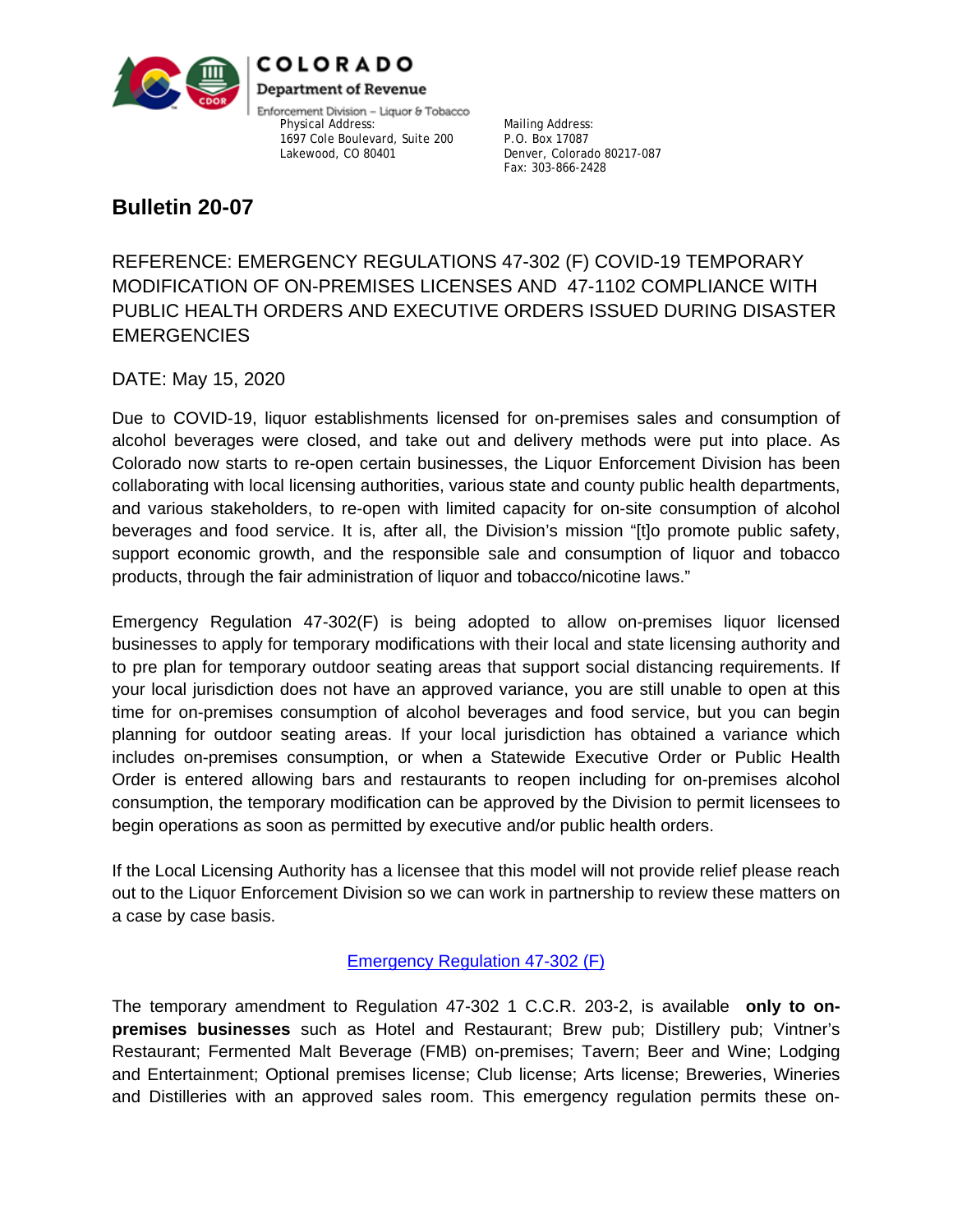premises licensees to temporarily expand their licensed premises into sidewalks, streets, and parking lots to increase social distancing measures while being able to operate a productive and economically sustainable business. This emergency regulation is not available to off-premises liquor licensees.

The emergency regulation requires that on-premises liquor licensees who want to apply for a temporary modification of premises must do so through both local and state licensing authorities, and pay all required fees upon submission of their application. For this COVID-19 relief measure of a temporary premise modification, licensees will only have to pay the initial application fee to turn the modification on. There will be no fee to turn this relief measure off as the local and state licensing authorities will work to notify licensees when this relief has been removed and the liquor licensed premises shall be returned to its original approved licensed premises diagram.

Both state and local licensing authorities need to review the modification and make sure that the following criteria are met prior to the final approval of the application:

# **1. Location and Public Thoroughfares**

If the licensee wants to add outside seating/service areas to their current location, the location must be contiguous or adjacent to the currently licensed premises, and must be appropriately monitored by the licensee. Yes, public right-of-ways and the Americans with Disabilities Act (ADA) requirements remain in effect. Only liquor licensed servers may cross any public sidewalk to serve alcoholic beverages to the public. The public cannot consume alcoholic beverages on public sidewalks.

Regulation 47-302(A)(7) remains in effect. That regulation provides nothing herein shall prohibit a licensee from modifying its licensed premises to include in the licensed premises a public thoroughfare, if the following conditions are met:

- a. The licensee has been granted an easement for the public thoroughfare for the purpose of transporting alcohol beverages.
- b. The public thoroughfare is authorized solely for pedestrian and non-motorized traffic.
- c. The inclusion of the public thoroughfare is solely for the purpose of transporting alcohol beverages between licensed areas, and no sale or consumption will occur on or within the public thoroughfare.
- d. Any other conditions as established by the local licensing authority.

#### **2. Boundaries**

The area to be added/modified must clearly be delineated by barriers. Warning signs regarding laws against public consumption of alcohol beverages, for example, "No alcoholic beverages beyond this point," must be posted in areas visible to the public at all points of ingress and egress. A control plan must be submitted to address the following: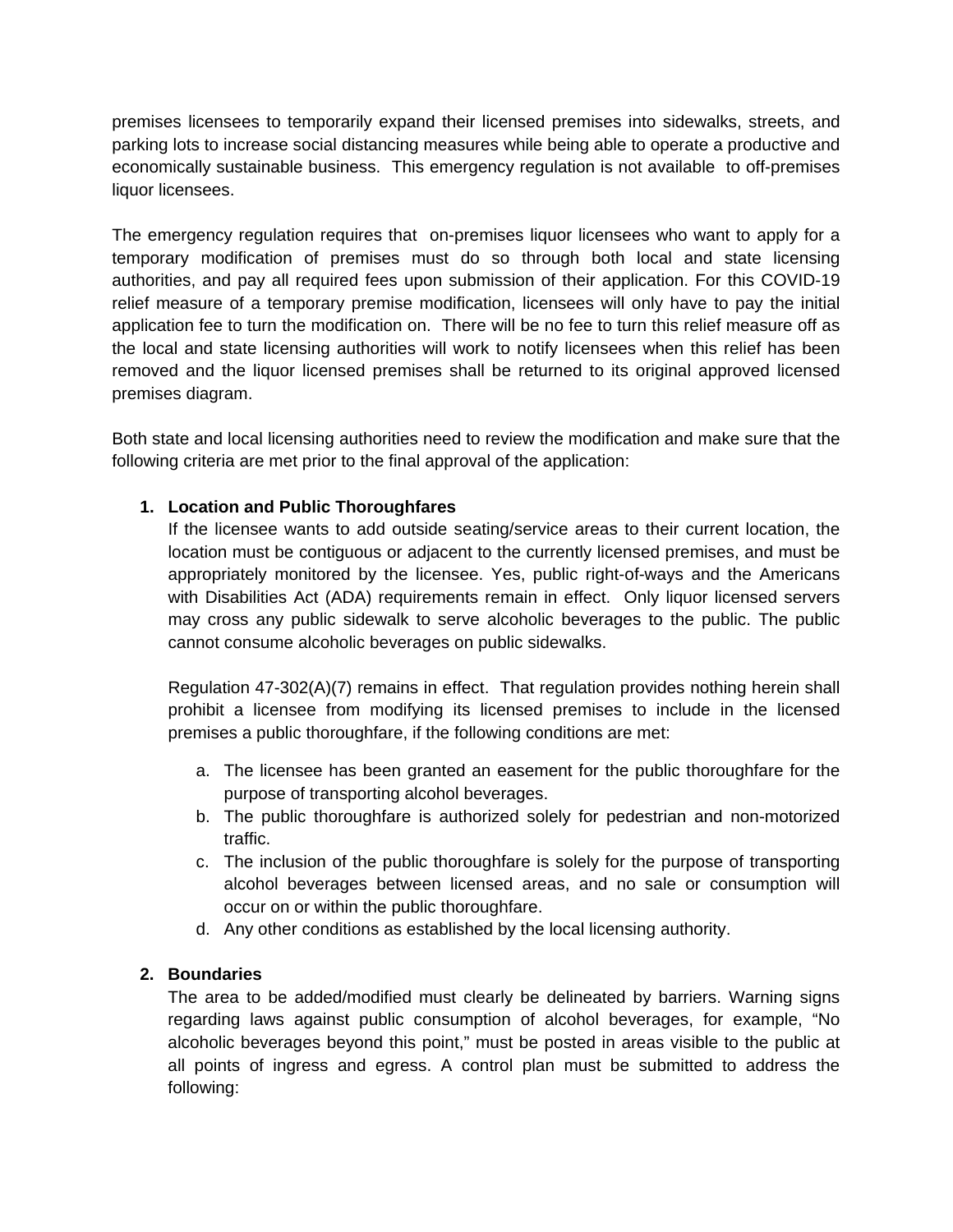- Ingress and egress,
- Control of the licensed premises. No alcohol beyond the licensed premises and no outside alcoholic beverages to be brought onto the licensed premises,
- No alcoholic beverages sold to minors, and
- No alcoholic beverages sold to intoxicated parties.

#### **3. Local building and zoning laws**

The area to be added/modified must comply with local building and zoning laws and ordinances.

#### **4. Authorization for statement of use or ownership of the area**

The licensee must provide proof to both the state and local licensing authorities of their ability to use any street, sidewalk, parking area, or other area, which does not belong to them prior to expanding their licensed premises footprint. In addition to ownership and statement of use, acceptable proof of possession includes lease, rental, or another arrangement.

#### **5. Nearby liquor licensed premises**

The area to be added/modified must not encroach upon or overlap with the licensed premises of any other liquor licensed premises.

#### **6. Colorado Liquor Code and Rules**

The licensee and licensed premises comply with all other restrictions and requirements imposed by the Colorado Liquor Code and Rules.

#### **Sidewalk Service Areas**

Applications for COVID-19 Temporary Modification of Premises are separate from, and in addition to, sidewalk service area applications, as sidewalk service area permits are permanent changes to the licensed premises and can be renewed annually, which extends beyond the timeframe of the relief in this emergency regulation.

Licensees who would like to apply for a sidewalk service area in addition to COVID-19 Temporary Modification of Premises will need to submit an application to the local and state licensing authorities.

#### **Social Distancing**

In respect to public health orders, both local and state licensing authorities will review diagrams and safety plans submitted by licensees for the temporary modification of premises to ensure it will promote social distancing and public safety. This includes, and is not limited to, the distance between tables, the capacity of the premises and area to be added/modified, access to the area and premises, and the requirement for patrons and employees to wear masks to the extent required by executive or public health orders.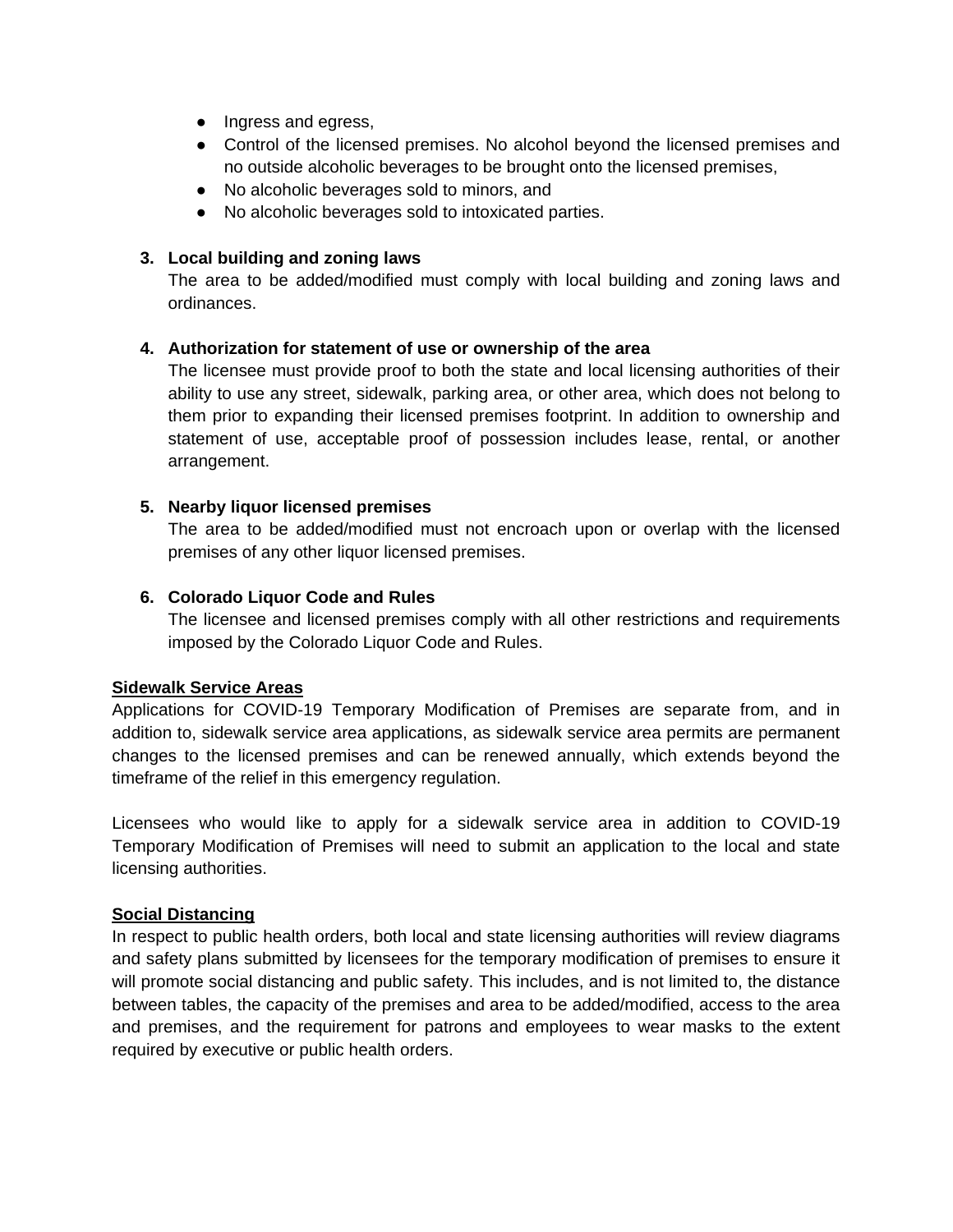#### **Expiration of the Emergency Rule 47-302 (F)**

As mentioned in the emergency regulation, any temporary modification of premises, approved by both licensing authorities, expires 120 days from the date the emergency regulation is adopted by the State Licensing Authority. In the event that the emergency regulation is extended, or other actions are taken by the State Licensing Authority about this matter, no additional fee or further approval will be required from licensees to maintain the previously approved temporarily modified premises. Additionally, no fee or approval will be required upon the expiration of the emergency regulation, for licensees to remove the temporarily modified premises.

#### **Temporary Modification of Premises After COVID-19**

In the event that a licensee had been approved for a temporary modification of premises due to COVID-19, and later desires to make the modification permanent after the emergency rule expires, a new application for a permanent modification of premises would have to be submitted to, and approved by, both local and state licensing authorities along with the required fees.

#### **Payments Online**

The Liquor Enforcement Division is pleased to offer an online payment service. Any type of fee or fine owed to the LED can be paid through the service. Please visit the link below for more information and instructions. The payment site is only for state license fees or fines, and any required paperwork must be submitted to the LED via mail or email using dor led renewals@state.co.us.

Online payments can be made here:<https://secure.colorado.gov/payment/liquor>

Please consult your local licensing authority regarding available payment options for local licensing authority fees owed by retail applicants or licensees.

### **Compliance with Public Health Orders and Executive Orders Issued During Disaster Emergencies**

Regulation 47-1102, 1 C.C.R. 1 203-2, has been adopted on an emergency basis to assist the Colorado Department of Public Health and Environment, County Health Departments, City and County Law Enforcement Partners and the Colorado Liquor Enforcement Division by providing for potential administrative action against a licensee that refuses to comply with the Public Health Orders and Executive Orders issued during this emergency. The Colorado Liquor Enforcement Division is committed to educating the public and liquor licensees about the evolving changes in public health orders related to the sale and consumption of alcoholic beverages on liquor license premises and the social distancing requirements that must be maintained during this pandemic for business to thrive while keeping everyone safe.

#### [Regulation 47-1102](https://multimedia.getresponse.com/getresponse-BNcmV/documents/7447abd7-c6f5-466d-b906-5e681aef9c5d.pdf)

As a courtesy the Liquor Enforcement Division has provided signage as guidance to customers on social distancing measures and cloth face masks for licensees to post upon the licensed premises, if they so choose. See the link below for a printable sign.